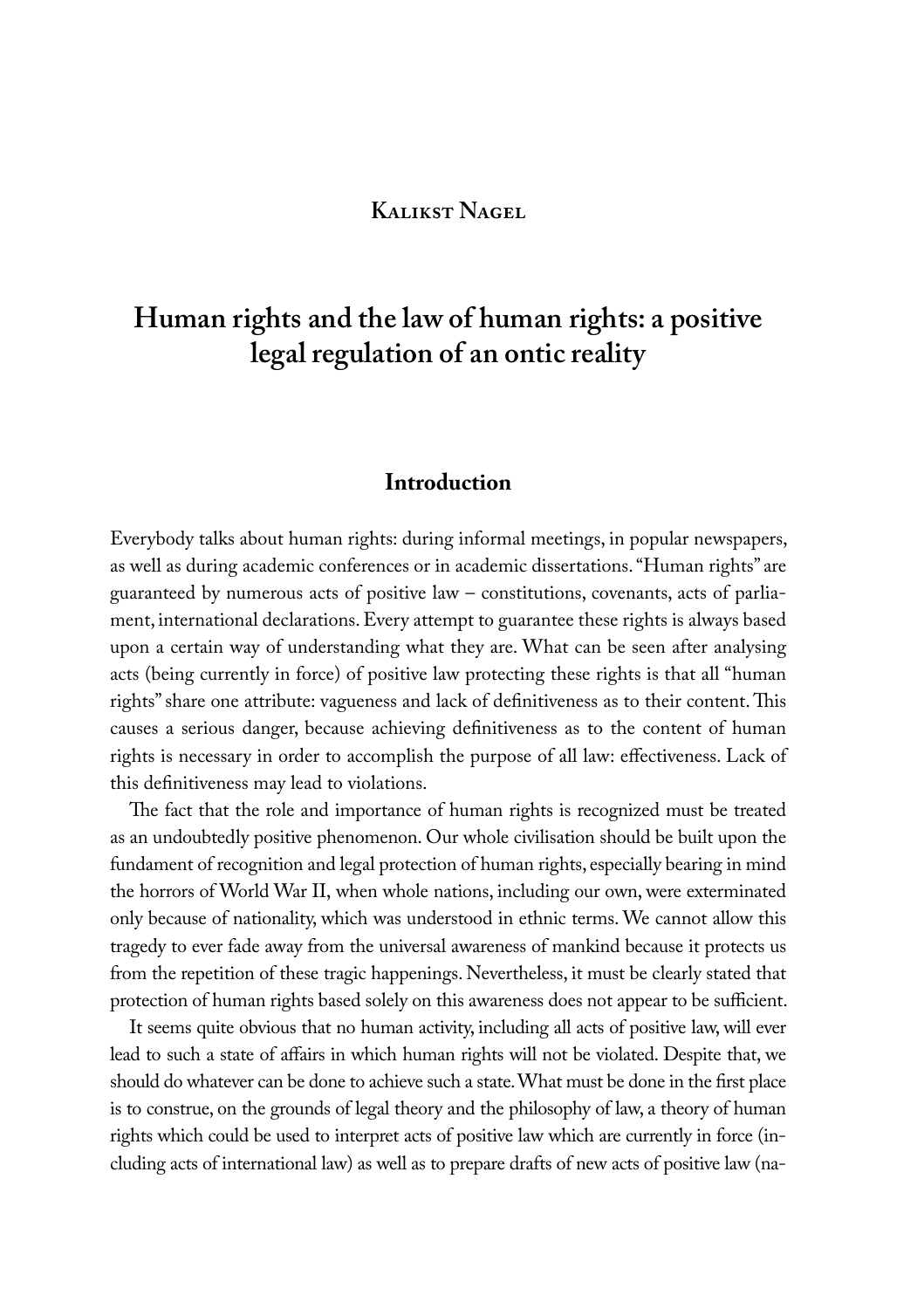tional and international), if they were thought to be necessary. It is an absolutely fundamental issue to find a definitive answer to the question "what really are human rights?"

## **Historical perspective**

### **The rationalist school of the natural law of human rights**

In order to find a proper answer to the question asked above, a short examination of what has been achieved in previous ages is necessary. H. Waśkiewicz states that the first concept of human rights was worked out in the 17th and 18th centuries by legal philosophers – representatives of the so called (rationalist) school of natural law<sup>1</sup>. According to this school, human rights are "subjective rights of public law, owed to every human being"2 , granted by the norms of natural law and because of that they were believed to exist somehow "above" positive law, which is merely an ordinance enacted in order to exercise natural law<sup>3</sup>. This makes human rights universal, inalienable and inviolable.

Understanding human rights in this way was an act of resistance against the absolutist tendencies to entrench the power of states. From this perspective, the demand for protection of human rights was somehow directed against the state.

To say that something is universal within a certain set is to state that it refers to all possible elements of a set which is being examined. The universality of human rights has three aspects, which are a personal aspect: they are owed (due) to every human being; a territorial aspect: they are owed (due) to every human being notwithstanding his/her location in the space or norms of positive law being there in force; a content aspect: it is invariable, notwithstanding the circumstances of the time and place.

Inalienability is the impossibility of renunciation of these rights in any way, including by performance of any act of law.

Inviolability means that no one can have the competence to deprive anybody of his/ her (human) rights, but also that everybody is forbidden from violating human rights owed to anybody. Nevertheless, violation of somebody's human rights does not cause its annihilation. This right is still owed (due) to this human being, despite the violation.

#### **The concept of relative human rights**

The way of understanding what human rights are as described above does not correspond with the way in which the governments of the 18<sup>th</sup> century exercised their powers.

<sup>1</sup> H. Waśkiewicz, *Prawa człowieka w filozofii prawa*, [in:] *Filozofia prawa a tworzenie i stosowanie prawa*, *Materiały Ogólnopolskiej Konferencji Naukowej zorganizowanej w dniach 11 i 12 czerwca 1991 roku w Katowicach*, ed. B. Czech, Katowice 1992, p. 205.

<sup>2</sup> *Ibidem*.

<sup>3</sup> *Ibidem*.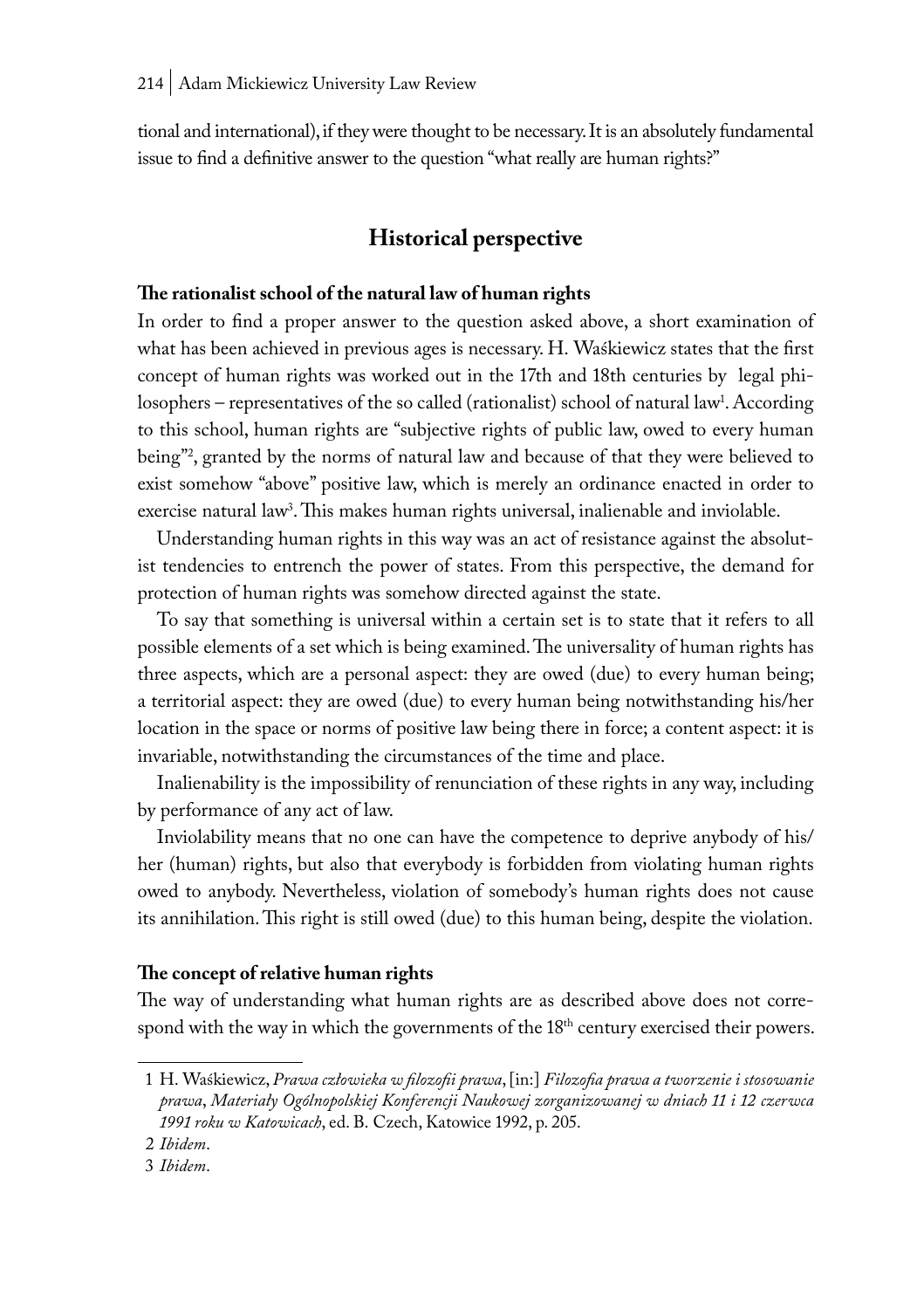States in the 18th and 19th centuries generally tended to extend their power into wider and wider areas of human activity.

Because of the contrast between the growing belief that human rights originate from natural law and are owed (due) to everyone on the one hand, and the reality of the exercising of power by governments at the end of 18th century on the other hand, states and societies achieved some kind of compromise. States granted positive-law human rights to their citizens. The content of these rights were for the most part similar to the human rights recognized by the school of natural law, but there was a fundamental difference: the basis, the source of these rights. According to what the school of natural law claimed, they were granted by natural law and governments could not change them and going even further: they were obliged to respect them. Contrary to this, the concept of relative human rights stated clearly that human rights are granted by positive law and states are allowed to deprive their citizens of them; granting human rights is an act of good will by a government, nothing more. From this standpoint, human rights are relative, because they are relativized to the act of enacting the norms of positive law<sup>4</sup>.

This way of understanding what human rights are was not the effect of systematic reflection by philosophers or lawyers. It was merely a result of the praxis of exercising power by European governments. This can be seen, for instance, in the texts of constitutions imposed by several monarchs in the late 18th century and in the 19th century. A few case studies concerning human rights were published at that time, but they analysed contemporary legislation and the philosophical substance of the problem was not taken into consideration. Very few legal theorists' works on this subject that were published at that time were written from the positivist standpoint and did not clarify the essence of human rights: how do they bind legislators?<sup>5</sup>

## **The way of understanding human rights after World War II**

The trauma of World War II and totalitarianism (communism, Nazism), which affected much of the population all over the world, helped philosophers, politicians, academics as well as regular people – the world's public opinion, to realise that people, nations and states must recognise the absolute character of human rights and guarantee their protection. This nearly universal awareness resulted in the enactment of several fundamental legal documents (The Universal Declaration of Human Rights<sup>6</sup>, The International Covenant on Civil and Political Rights'). The very fact that the system of protection of human rights is international suggests that these rights are, at least, culturally and politically intersubjective. What is more, the texts of these acts indicate unambiguously

<sup>4</sup> *Ibidem*.

<sup>5</sup> *Ibidem*.

<sup>6</sup> Further referred to as: the Declaration.

<sup>7</sup> Further referred to as: the Covenant.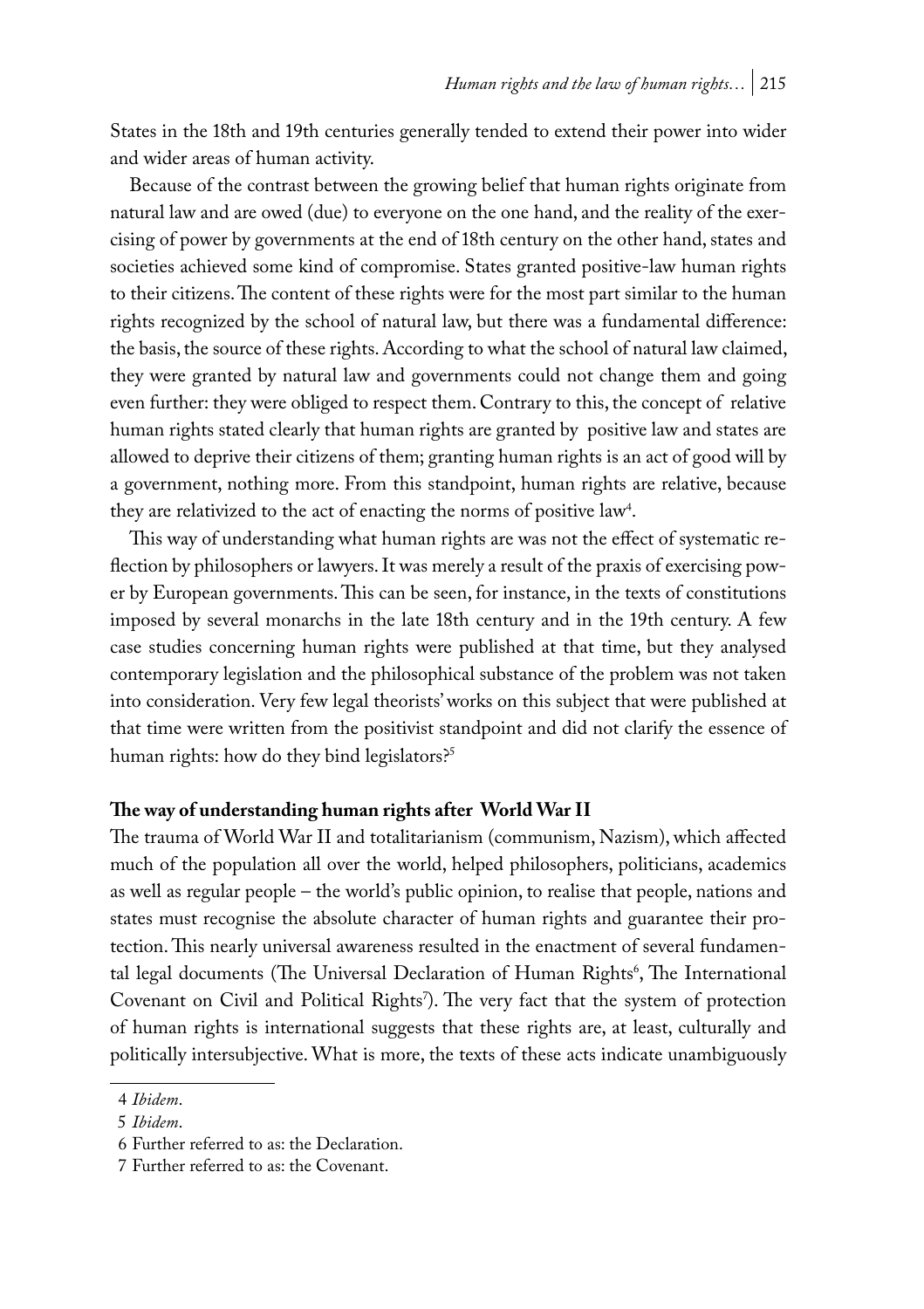that human rights are objective and absolute. The most obvious reason for such a standpoint is the fact that these documents declare that the equal and inalienable rights of all members of the human family derive from the inherent dignity of the human person<sup>8</sup>. In this perspective, the concept of relative human rights can no longer be claimed to be adequate. It is an anachronism<sup>9</sup>.

This universal belief that human rights are absolute and objective cannot be omitted from the legal and philosophical discourse. Of course, the shape of current positive-law regulations cannot be a deciding argument in the discourse concerning what human rights are. This is so because positive-law regulations merely reflect what human rights ontologically are, what their ontic nature is, they only reflect what people think about human rights, but they do not necessarily show it adequately and correctly. An analysis of acts of positive law protecting human rights shows that the belief as to the ontological character of human rights, expressed in e.g. the Declaration and the Covenant, is universally shared. This belief is very important, because such a character of human rights cannot be proved in a way we used to call scientific. The universality of the belief as to the character, derivation and content of human rights can be an indicator of the accuracy of certain results of the ontic cognition of human rights. But it must be kept in mind that even a unanimous international consensus as to the nature and content of human rights cannot be treated as a basis, or a source of human rights.

It is worth realizing that the current international system of protection of human rights was not construed as an emanation of any universally accepted philosophical concept. The Universal Declaration of Human Rights and the International Covenant on Civil and Political Rights as well as the provisions of, e.g., the German constitution were enacted as a reaction to the scale of violations of human rights during World War II, often committed in accordance with the provisions of positive law. Political and legislative actions somehow anticipated philosophical and jurisprudential reflection. They were supposed to protect mankind from the repetition of those horrible events. This attempt to protect human rights has commenced a new trend: human rights are – to some extent – recognized in the practice of political and social life and, at least partly, not perceived in philosophical and legal discourse<sup>10</sup>.

What is particularly interesting, despite the fact that according to the Declaration and the Covenant, human rights are based on natural law (this is reflected by the reference to "inherent dignity"), the role of a state is precisely the opposite to what it was thought to be according to the concept of the (rationalist) school of natural law. In the 18th century the whole idea of human rights was somehow aimed against states and governments as

<sup>8</sup> As it is stated in the Preamble of the Covenant.

<sup>9</sup> H. Waśkiewicz, *op. cit.*., p. 207.

<sup>10</sup> M. Piechowiak, *Pojęcie praw człowieka*, [in:] *Podstawowe prawa jednostki i ich sądowa ochrona*, ed. L. Wiśniewski, Warszawa 1997, pp. 10–11 and literature indicated there.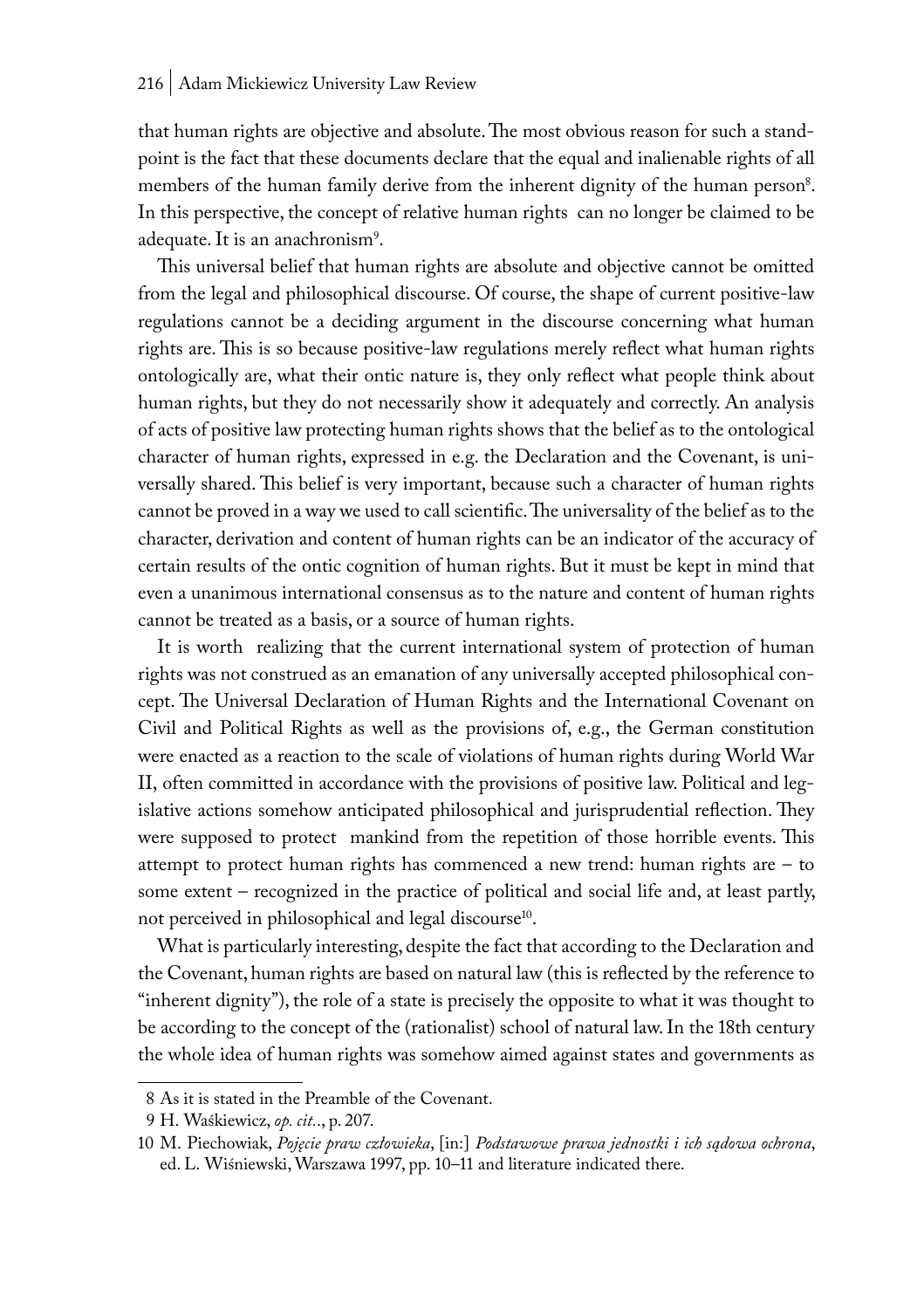a limit to their power. Now states and governments are thought to be the main guarantors of these rights.

## **The current paradigm of human rights**

#### **Introductory presuppositions**

When reading thoroughly through the acts of international law on human rights enacted after World War II, especially the Declaration and the Covenant, it can be clearly seen that human rights are understood in a certain way which constitutes some kind of paradigm. M. Piechowiak made an attempt to describe it<sup>11</sup>.

It seems that within the current legal and philosophical discourse, it can be deemed incontrovertible that human rights are "rights owed to a human being solely because of the fact that he/she is a human being, notwithstanding any acts of positive law"12. What the precise meaning of the term "right" is will be clarified below.

M. Piechowiak noticed that "it should be recognized that a fundamental fact, which is perceived by the concept of human rights, is the relationship of each human being to good owed (due) to him/her. The existence of this relationship does not depend on anybody's actions, including enacting a positive law, and the fundamental objective of the protection of human rights is an all-embracing protection of this relationship"13. This statement reveals the very heart of what human rights are. To give an example: the life of a certain human being, as a good owed (due) to him/her, stays with him/her, as a being, in the relationship of adequacy and in the relationship of being owed. This relationship exists because of the inherent dignity of a person, based upon the ontological structure of this being. It is this adequacy, the state of being owed, which is ontological, which is inalienable, inviolable, universal and equal for everyone. It is this adequacy which has normative consequences: forbiddance of the violation of human rights and, for certain groups of entities, a command to take special care of certain human beings.

## **Attributes of human rights**

Within the abovementioned paradigm, the four following attributes can be ascribed to human rights: inherence (being inherent), universality, inalienability, equality.

<sup>11</sup> M. Piechowiak, *Pojęcie praw…* .; M. Piechowiak, *Filozofia praw człowieka*, Lublin 1999.

<sup>12</sup> J. Hersch, *Human rights in western thoughts*, [in:]*, Philosophical foundations of human rights*, ed. A. Diemeriinni, Paris 1986, p. 132.

<sup>13</sup> M. Piechowiak, *Pojęcie praw...*, p. 12.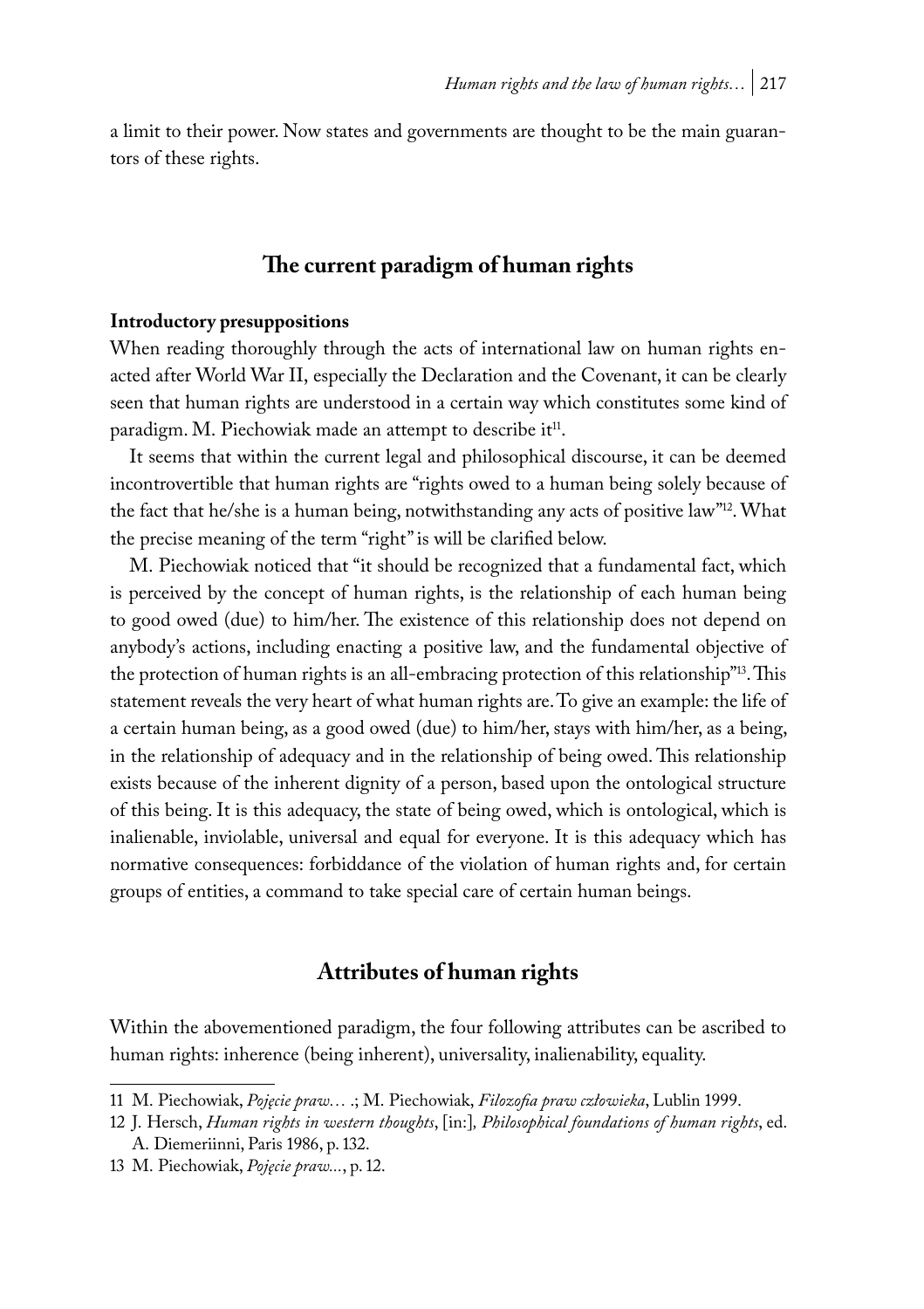#### **Inherence**

Inherence appears to be the most fundamental attribute of human rights which construes the whole paradigm. It means the immanence, intrinsic quality or, even better, the ontic nature of human rights. It means that human rights derive from the very nature of a human being and are owed to him/her solely on the basis of the fact that he/she is a human being. This attribute is inherited from the (inherent) dignity of a person from which human rights are derived. A human being, solely because of who he/she is, possesses the dignity of a person which makes him a subject of human rights.

The first sentence of the Declaration's preamble states: "whereas recognition of the inherent dignity and of the equal and inalienable rights of all members of the human family is the foundation of freedom, justice and peace in the world". These words must be read together with the second sentence of the Covenant's preamble, which reads as follow: "Recognizing that these rights ("equal and inalienable rights of all members of the human family") derive from the inherent dignity of the human person". On this basis it can be firmly stated that human rights derive from the dignity of a human person and are owed to a human being solely because of this dignity. And because of that, human rights share all the attributes of human dignity.

The entitlement of every human being to all human rights does not depend on any human activity, including any legislative action. These rights are what people are owed. They are universal, absolute and objective. Nevertheless, people and states are under a positive duty not to violate these rights and, what is more, to protect them. Several documents of international law (e.g. the Declaration<sup>14</sup>) require states to enact norms of positive law guaranteeing them. These norms constitute the law of human rights. The difference between human rights and the law of human rights can clearly be seen. We must be aware of this fundamental distinction between human rights and the law of human rights, yet what is more important is that this distinction must be applied in the practice of political and legal activity.

In this context it is perfectly clear that neither a social contract, nor (however understood) the will of any nation nor even the unanimously articulated will of the whole human family can be claimed to constitute a normative basis of human rights. A social contract, the will of a nation or even the whole human family can be merely a reason for stating that norms construing a positive law system for the protection of human rights are binding. They do not grant human rights which are ontic and objective.

<sup>14</sup> The third sentence of the preamble of the Declaration: "Whereas it is essential, if man is not to be compelled to have recourse, as a last resort, to rebellion against tyranny and oppression, that human rights should be protected by the rule of law".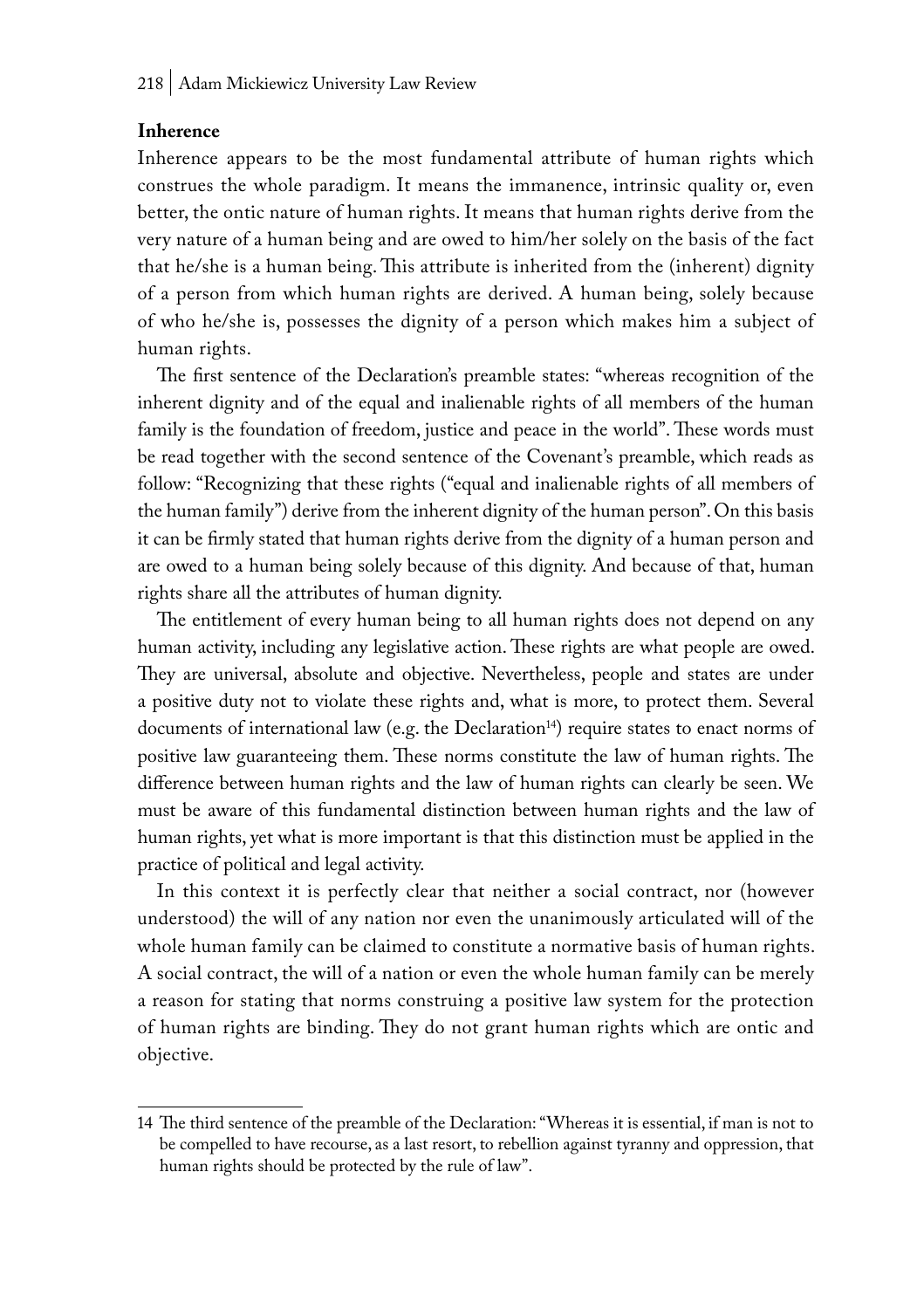### **Universality**

The universality of human rights derives from their inherence. If human rights are owed to a human being solely because he/she is a human being, then they are owed to every human being. If so, they are universal.

The universality of human rights is indicated in many provisions of, for instance, the UN Charter, the Declaration or the Covenant. Even the title of the Declaration indicates it, for it is after all, the Universal Declaration.

The content of this document also does not raise any doubts as to the universal character of human rights. The first sentence of the Declaration's preamble invokes the "equal and inalienable rights of all members of the human family"15. Then, in article 2 of the Declaration, it is stated: "Everyone is entitled to all the rights and freedoms set forth in this Declaration, without distinction of any kind, such as race, colour, sex, language, religion, political or other opinion, national or social origin, property, birth or other status.". It is the fact that every human being is entitled to all human rights<sup>16</sup>, which constitutes the very essence of the universality of human rights.

### **Inalienability**

The inalienability of human rights, just like universality, derives from their inherence. If human rights are owed to everyone solely because of the fact that he/she is a human being, then until the end of his/her life a human being is a subject of these rights, notwithstanding any of his/her or anybody's else behaviour. Inalienability indicates, therefore, the impossibility of the (1) transfer (2) renunciation or (3) deprival of human rights. No act of positive law can deprive any human being or any group of human beings of their (ontic) human rights. The only effect of enacting a law which does not recognize and protect any ontic human right or deprive an individual or group of such a right is the fact that in this particular (positive) legal system this human right is not recognized and protected. Ontologically, this right is still owed to this individual/group and he/she/they is/are still entitled to it.

#### **Inviolability**

The fourth feature of human rights is their inviolability. This is not directly indicated in documents of international law on human rights, nevertheless, in several constitutions, including the Polish<sup>17</sup> and German ones<sup>18</sup>, human dignity is declared to be inviolable.

<sup>15</sup> "Whereas recognition of the inherent dignity and of the equal and inalienable rights of all members of the human family is the foundation of freedom, justice and peace in the world".

<sup>16</sup> Not exactly to all the human rights because some goods are owed to people only in specific circumstances. Certain goods connected with, for instance, participation in political life are not owed to infants. Nevertheless, there are some goods (e.g. life), which are owed to everyone.

<sup>17</sup> Art. 30: Inherent and inalienable human dignity is a source of liberties and rights of a man and a citizen. It shall be inviolable. Its respect and protection shall be a duty of public authorities.

<sup>18</sup> Art. 1: "Human dignity is inviolable".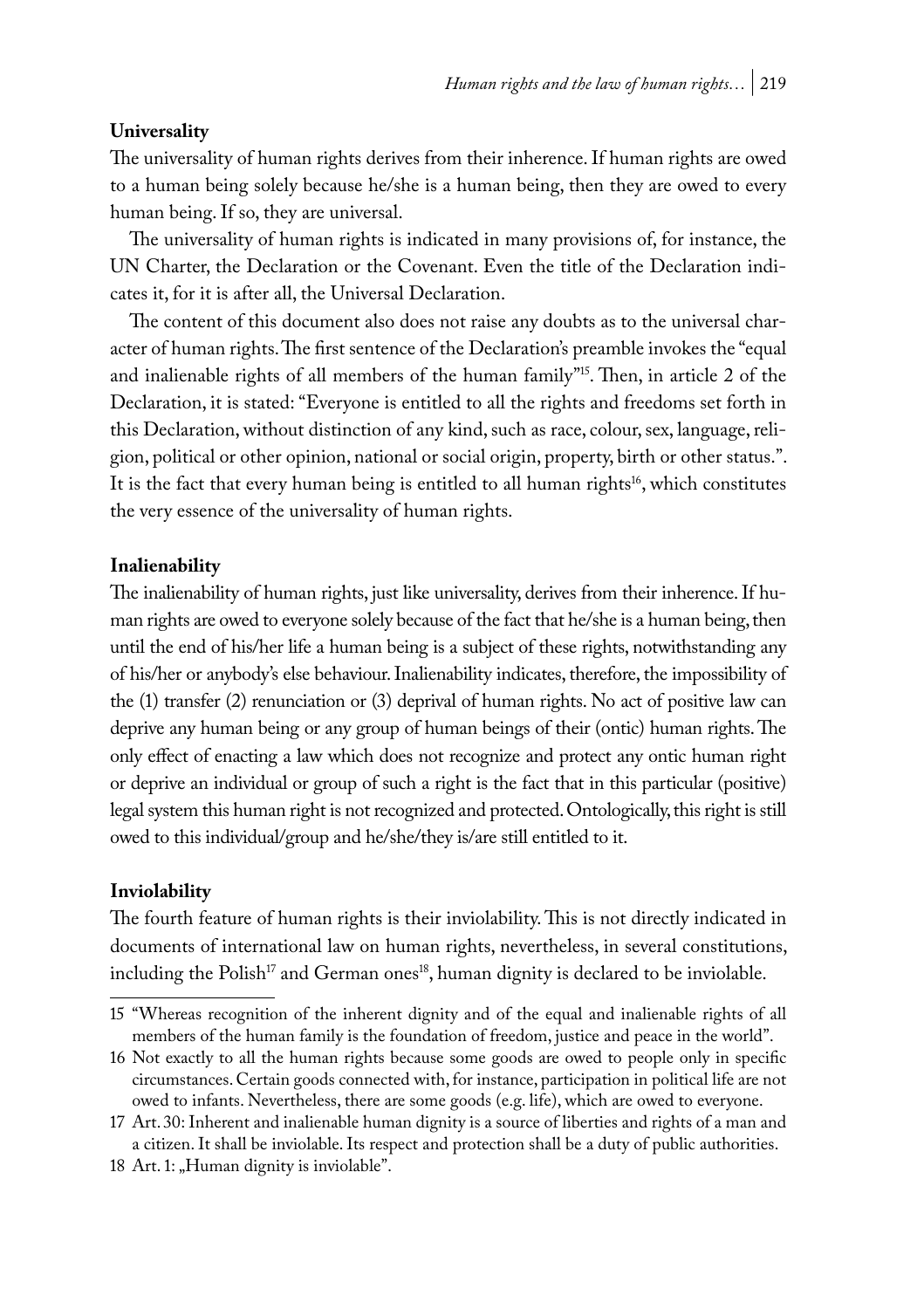The inviolability of human rights shall be understood as such an attribute which causes that they "draw the line (of violation), which cannot be crossed even if the violation would bring a significant profit to mankind or even if it were done in compliance with the will of the majority of a particular society or even the whole of mankind"<sup>19</sup>.

#### **Interdependence and interrelation of human rights**

Every human right is linked with the others. All these rights and links between them constitute the system of human rights. While looking at this system it can be seen that, as was stated in the Vienna Declaration<sup>20</sup>, "all human rights are universal, indivisible and interdependent and interrelated".

This interdependence and interrelation of human rights derives from their mutual normative basis, that is human dignity and the integrity of human life in all its aspects. Human rights are entitlements to certain goods connected with all aspects of human life, which is integral. Because human rights are to protect human life as a whole, in its integrity, human rights are also integral, which means that all human rights compose a system and every right is its constituent part. Therefore, it must be recognized that "for the comprehensive development of the human person it is necessary to take into consideration all the aspects of the being which it constitutes: physical, psychological, moral and spiritual, both in the individual and social context"<sup>21</sup>. This demands the creation of "suitable social, political, economic, cultural, ecological etc. circumstances"22. This means that human rights are interdependent and interrelated.

Integrity, interdependence and the interrelation of human rights must be taken into consideration while formulating a catalogue of human rights. This catalogue should be construed adequately, that is, it should include all the rights with the proper balance between particular aspects of human life, represented by particular families of rights and particular rights.

## **Equality of human rights**

#### **Introductory observations**

According to M. Piechowiak, documents of international law on human rights (especially the Covenant) indicate three aspects of the equality of human rights. The parties to it declared equality before the law, equal protection of the law and equality in the law.

<sup>19</sup> M. Piechowiak, *Pojęcie praw...*, p. 17.

<sup>20</sup> Vienna Declaration and Programme of Action Adopted by the World Conference on Human Rights in Vienna on 25 June 1993.

<sup>21</sup> M. Piechowiak, *Filozofia praw…*, p. 123.

<sup>22</sup> M. Piechowiak, *Pojęcie praw…*, p. 18.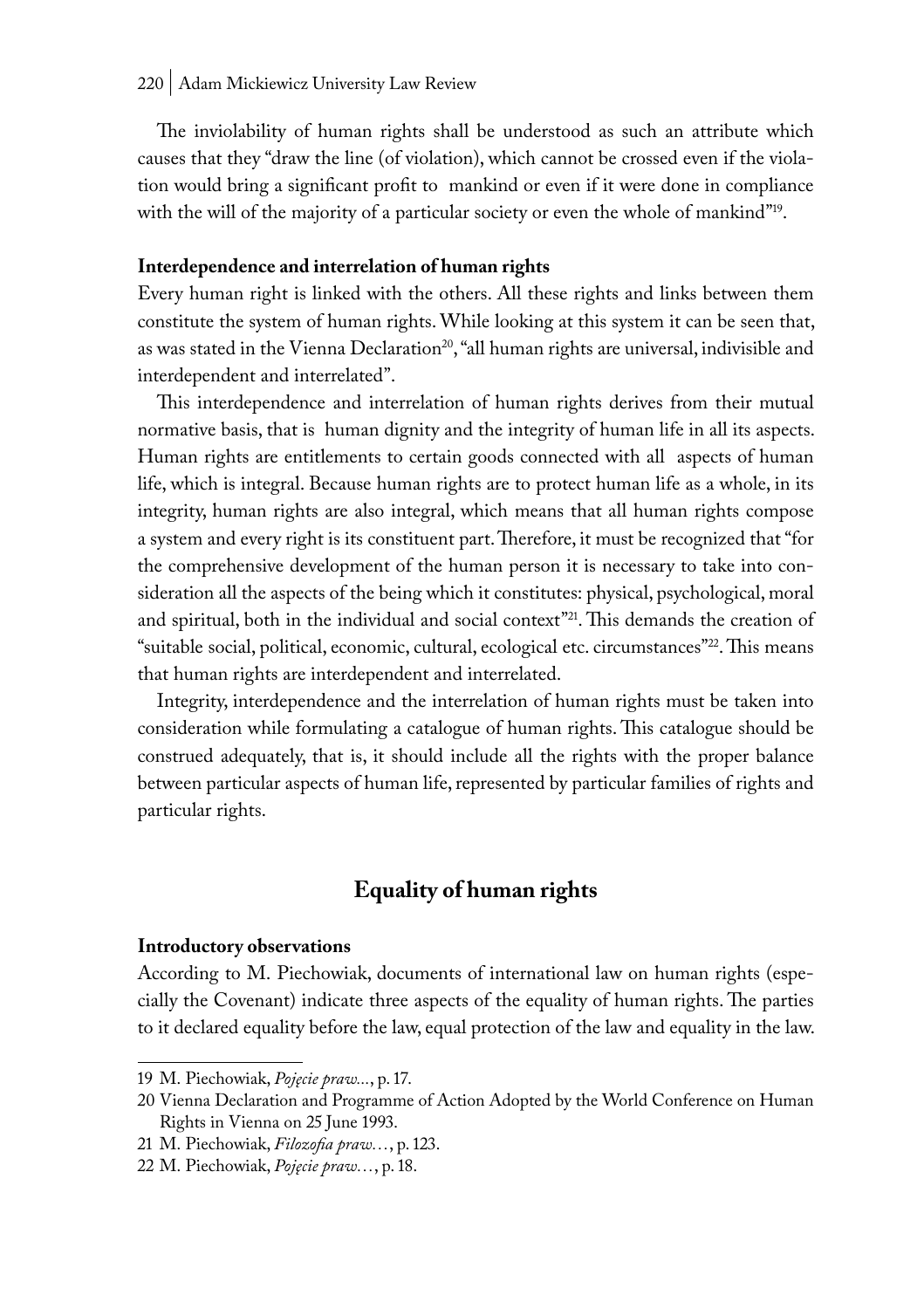What is very important is that according to the Declaration, the demand for equality refers to human rights, whereas according to the Covenant it refers to the whole legal sphere, that is to all the social relationships regulated by positive law<sup>23</sup>. It is probably trivial, but seems to be worth mentioning: "the equality in this case does not equal the uniform treatment of everyone or allotting everyone the same. Equality is violated solely by treating, on an arbitrary basis, in a different way that which is not essentially different or, in the same way, that which is essentially different"24. The meaning of the terms "arbitrariness" and, above all, "essential difference" is relativized to some external value, that is, to human dignity. The three abovementioned aspects of equality shall be discussed below.

## **Equality before the law**

The principle of equality before the law provides that every legal norm, every time it shall be applied, shall be applied equally. The fact that this principle was violated can be stated based solely on the content of a positive-law norm, which ascertains an addressee of the norm, the scope of application and the scope of regulation. If such a norm was not applied (by the public authorities) equally in every case (in at least one case it was not applied compliant to the content of this norm) then the principle of equality before the law was violated. What must be observed is that norms of positive law constitute a criterion for this examination of whether this principle is applied<sup>25</sup>.

## **Equal protection of the law**

The principle of equal protection of the law refers to the content of the norms of a (positive) legal system. The question of whether this principle is violated is, in fact, the question of whether a particular legal norm equally protects "equal" goods or whether the same good is equally protected in "equal" circumstances. So, just as in the case of the principle of equality before the law, positive law constitutes a criterion for examination of whether a particular legal norm complies with this principle26. The demand for the equal protection of law is, in fact, the demand for the axiological and praxeological coherence of a particular legal system. It would be, of course, naive to think that this demand is absolute. Reality is so complicated that in certain circumstances certain goods cannot be protected at the same time in the same manner, because they conflict and at least one of them must be sacrificed.

<sup>23</sup> M. Piechowiak, *Filozofia praw...*, p. 129.

<sup>24</sup> *Ibidem*, s. 130, an author refers to: B. Pieroth, B Schlink, *Grundrechte. Staatsrecht II*, Heidelberg 1994, p. 118.

<sup>25</sup> M. Piechowiak, *Filozofia praw...*, p. 130–131.

<sup>26</sup> *Ibidem*, p. 131.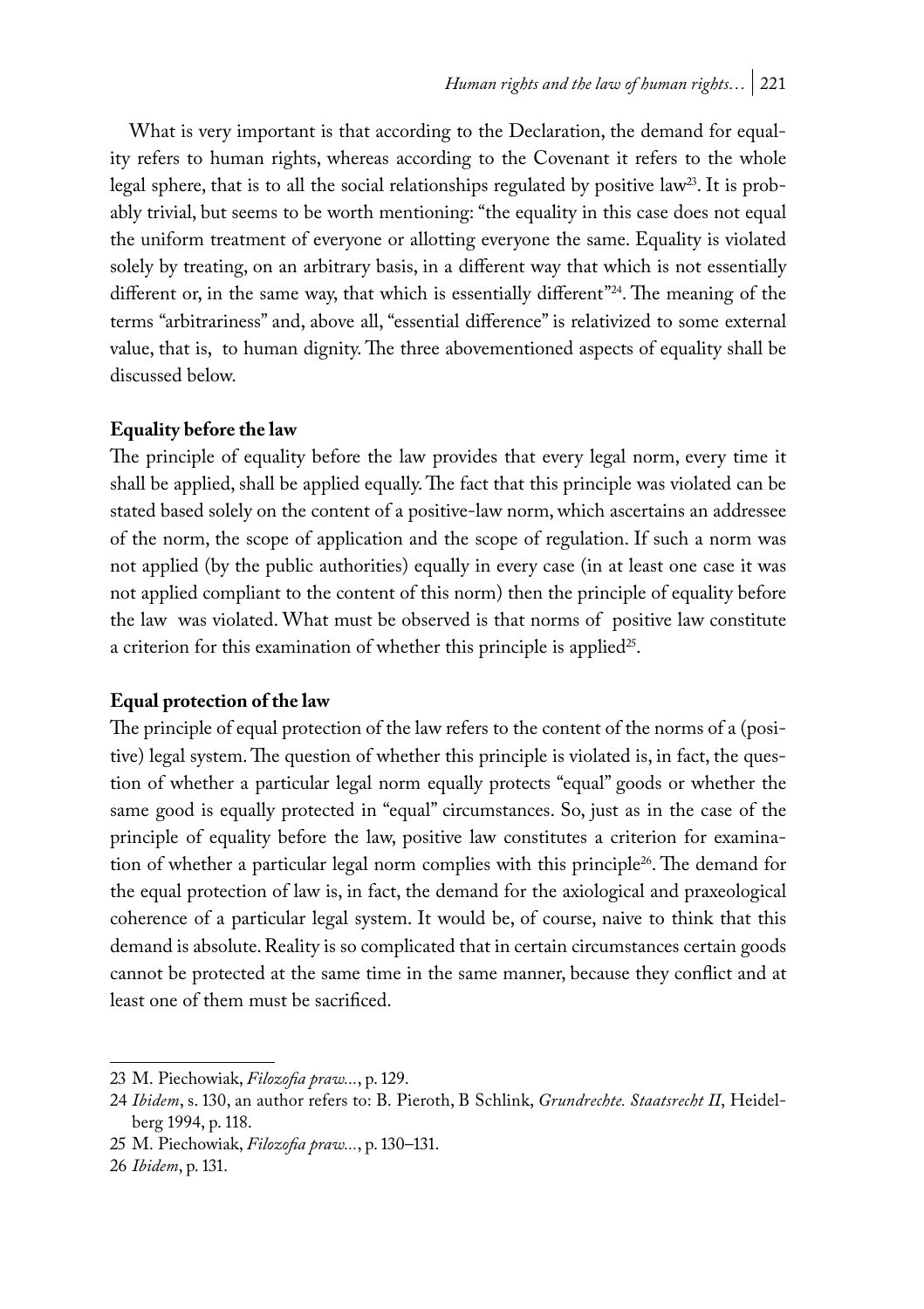## **Equality in the law**

The principle of equality in the law refers to acts of enacting law. This principle is in fact a command, addressed to a lawgiver, to enact such a law which equally protects the fundamental rights of all individuals. In other words, it results in the forbiddance of enacting a law which, "on accounts of anything, would deprive anybody of his/her fundamental rights or would protect them poorly in comparison to the way in which the same rights of other individuals are protected"27.

It is important to observe that human dignity and human rights that derive from this dignity are the criterion for deciding whether there exists "an essential difference" and whether there is "an arbitrary differentiation" between "equal" subjects. This criterion is external to the legal system.

M. Piechowiak, after A. Michalska, states that the parties to the Covenant in article 26 expressed their belief that the principles of equality before the law and equal protection of the law are subordinated to the equality in the law principle (the non-discrimination principle)28. Equality in the law is the reason for and the basis of equality before the law and the equal protection of the law.

### **The non-discrimination clause**

Several provisions of many acts protecting human rights provide a catalogue of human attributes that cannot be treated as constituting an essential difference between people. It is worth realizing that it is an open catalogue. What is more, the phrase "or other status" indicates that no other "status" or attribute can be treated as constituting an essential difference and, in consequence, justifying discrimination. Every human being is entitled to all human rights solely because he/she is a human being, because of existing as a being of a human nature (essence).

## **The welfare (global good) of a human being as a criterion for discrimination**

What must be kept in mind is the fact that the non-discrimination clauses are not strictly formal, because treating people who do and who do not have particular attributes in a different way does not necessarily mean that one of these groups is discriminated against. To state that a human being in a certain situation is discriminated against, it is necessary to take into consideration his/her welfare (the global good of a being). M. Piechowiak correctly – as the author of this article believes– states: "the fundamental determinant of discrimination is not solely the fact of differentiating (…) but the fact that this kind of behaviour endangers the human rights of a certain man or group of people"29.

<sup>27</sup> M. Piechowiak, *Pojęcie praw...*, p. 24.

<sup>28</sup> *Ibidem*, s. 132, an author refers to A. Michalska, *Komitet Praw Człowieka*, Warszawa 1994, p. 110.

<sup>29</sup> M. Piechowiak, *Pojęcie praw…*, p. 23.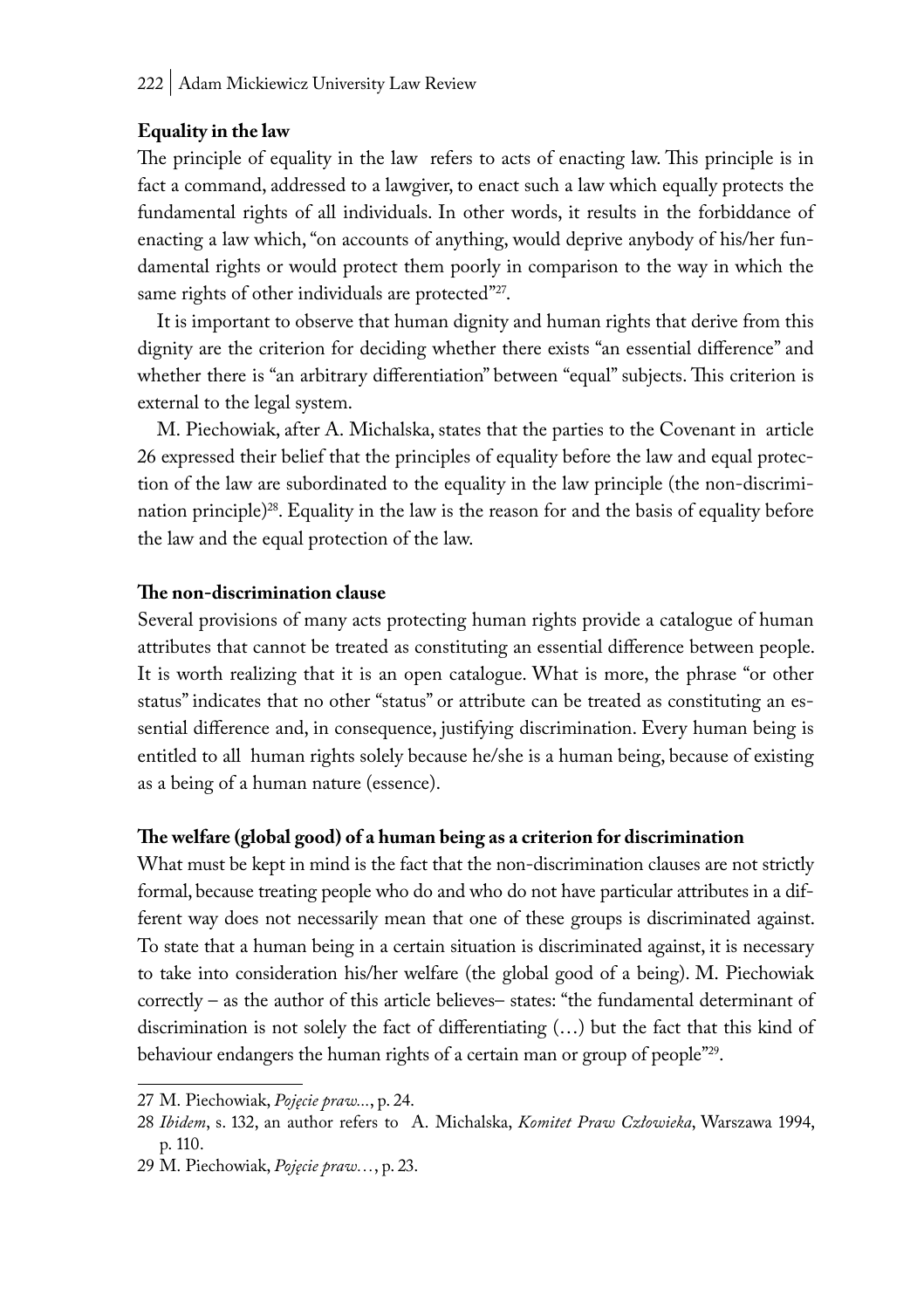Of course, the absolute equality of everyone in every aspect is impossible to achieve and even not desired. Equality refers only to "taking into account, on equal footing, that everyone is intrinsically directed towards his/her personal development and his/her relation to means of realization of this development"30. M. Piechowiak provides an illustration of these assertions<sup>31</sup> and states that certain human rights are only owed to certain groups of people, e.g. the parents of a child are entitled to certain rights connected with raising this child and no one else is entitled to these rights. Similarly, a citizen of a country is entitled to certain rights that are not owed to anyone who is not a citizen of this country.

## **Human rights, norms and a legal system**

#### **Human rights as relationships**

M. Piechowiak perceives human rights as "relationships of a normative character"<sup>32</sup>, relationships between (at least) two elements: an entitled subject of a human right, that is a human being, to whom those rights are owed and certain good that is due to him/her (a set of positive for him/her circumstances). Using language worked out in the Poznań school of legal theory, those elements may be called: an entitled (or competent) subject, an object of entitlement or a competence.

Treating rights as relationships is not a new concept. It originates from antiquity, when the long tradition of thinking about people's rights (called in Latin "ius") as a relationship commenced.

The core of Piechowiak's understanding of what human rights are is an objectively existing two-element relationship: allocation of a man to a certain state of affairs that is owed to him/her. That is an essence of a human right, actually, that is a human right. According to Piechowiak, we may reasonably talk about human rights without determining an obliged subject and a means of protection or punishment for a breach of the right. This seems to be right.

A good example of what was stated above is an objectively existing relationship between a certain human being and his life, understood as a certain state of affairs that is owed (due) to him/her. This relationship may be called a relationship of adequacy and it is based upon the dignity of a human being, which it is derived from . The life is adequate to this human being and he/she is entitled to it. This relationship was proclaimed many times in documents of international protection of human rights, especially the Declaration and the Covenant. This proclamation was put into effect by stating that

<sup>30</sup> M. Piechowiak, *Pojęcie praw…*, p. 23.

<sup>31</sup> *Ibidem*.

<sup>32</sup> M. Piechowiak, *Filozofia praw...*, p. 138.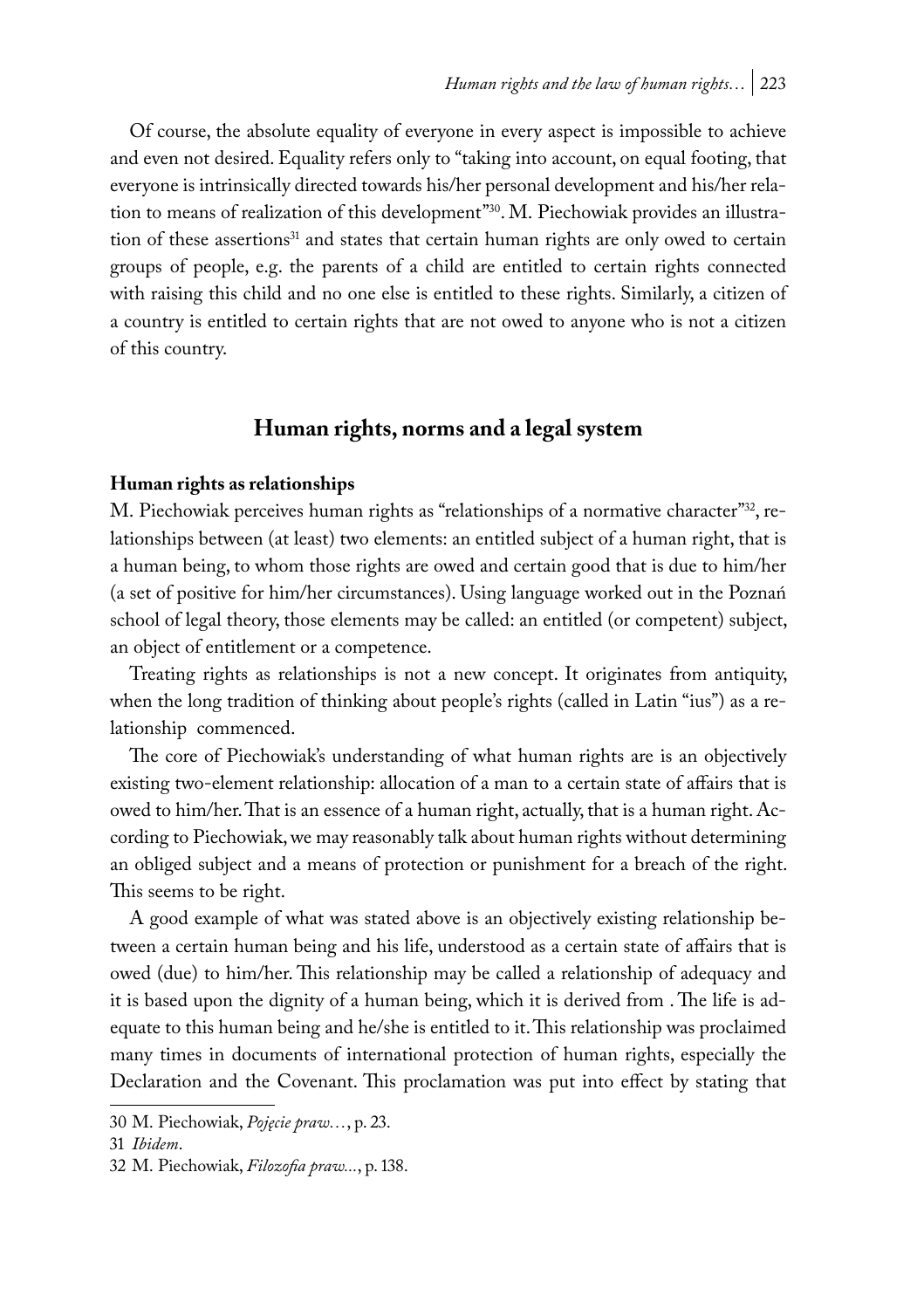a certain state of affairs is an object of a human right – e.g. "Every human being has the inherent right to life."33 In one of its meanings this sentence is an indicative sentence, based strictly on ontological grounds, so it cannot be as easily stated that it is true as in a reference to e.g. a sentence "Water boils at 100° C". Nevertheless, the means of recognition that a sentence is true or false does not change the nature of the sentence – it still refers to reality and may be true or false. Such a sentence is not merely an opinion, the correctness of which cannot be verified. It describes reality.

In this sense we may say that human rights exist without using a metaphor, without putting the word "exist" into inverted commas, because this relationship actually exists (in the relational way of existing).

It is interesting to consider what it means when we say that a certain human being is entitled to a certain state of affairs. M. Piechowiak states that a state of affairs is "a due state of affairs (a subject of a right) when there is a relationship of adequacy between a human being and this state of affairs; such a relationship exists when the considered state of affairs realizes a globally understood good, the welfare of this human being". So, a certain state of affairs is adequate for a human being when it is good for him/her, it realizes his/her welfare. The good of a human being is, according to Piechowiak, his/her personal development. That state of affairs is distinguished from other possible states of affairs because of the good, the welfare of a certain human being, relative to him/her. It is this human being, his/her existence and his/her dignity which is the basis of this distinction. What is more, in this context the good and welfare of a certain human being, his/ her personal development, shall be treated as "a reason for and, at the same time, an aim of human rights and their protection"34.

Thus, we may distinguish (1) a state of affairs that may be recognized as globally realizing a good, the welfare of a certain human being and (2) states of affairs that realize certain aspects of human existence and that, in this certain aspect, reflect this global good and the welfare of a certain human being. According to M. Piechowiak, these states of affairs realising particular aspects of a good and the welfare of a certain human being are subjects of particular human rights.

What must be observed is that a state of affairs globally realizing a good, the welfare of a certain human being is hard to recognize for human intelligence and probably will never be recognized as a whole, but we may recognize particular aspects of this global good, welfare, that is: we may recognize, as we used to call them, human rights.

#### **Is it possible to describe "the reality of human rights" with the use of norms?**

The protection of human rights is a derivative of their existence. Recognizing that a certain state of affairs is due to a certain human being we also recognize certain normative

<sup>33</sup> International Covenant on Civil and Political Rights, art. 6.

<sup>34</sup> M. Piechowiak, *Filozofia praw...*, p. 142.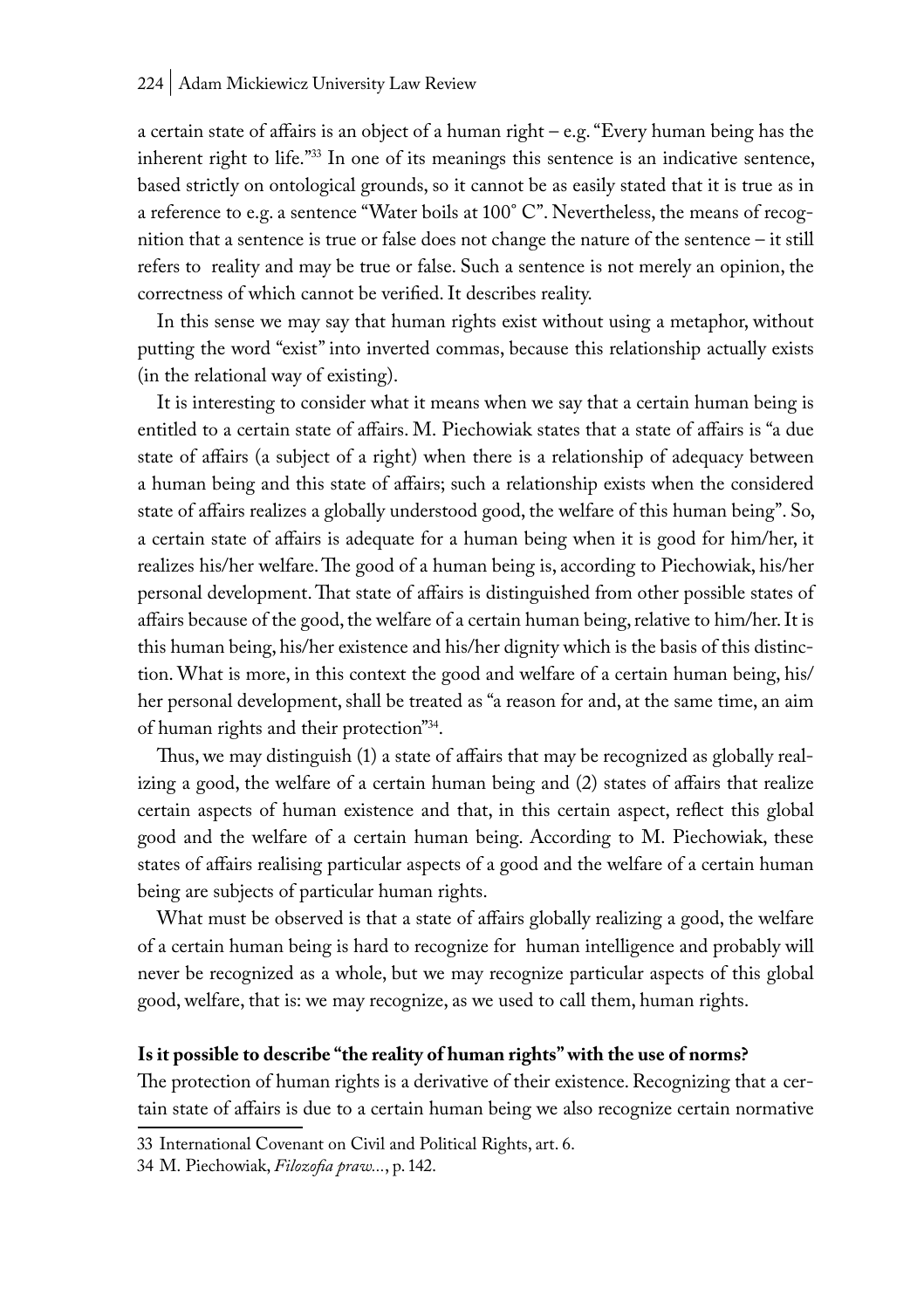consequences of this fact. If the life of a certain human being is recognized to be due to him/her because of his/her dignity, then, because of this dignity, other people shall not violate his/her life. Therefore, because of the fact that certain states of affairs are due to a certain human being, other people are obliged to respect this fact. These consequenceobligations can be described by the use of norms. Thus, the existence of a human being and his dignity ontologically justify that several norms guaranteeing and protecting these states of affairs are in force.

On examining these normative consequences, we may think of the following groups of subjects: subjects obliged to recognize and respect human rights (all the human beings and their organisational forms) or subjects obliged to take special actions to protect these rights. A subject that belongs to the second group may be called, after saint Thomas Aquinas, "an official who has custody of a whole multitude" or "who has custody of a community"; in our social and political context: a state).

Norms describing the normative consequences of human rights are justified ontologically. Using the existing language of jurisprudential discourse they should be treated as moral norms. They may and, in fact, should be in force on the basis of thetical justification too - after, of course, enacting a proper legal act. It seems that such a state of affairs in which the human rights of a certain human being are protected in a way that is adequate to certain cultural and civilizational circumstances in which he/she lives, is also due to him/her on the ontic basis. Therefore, we may observe that human beings have a right to legal protection of ontic human rights, protection adequate to certain civilizational conditions of existence. This right has certain obligational, normative consequences: people and their organisational forms (such as states) are obliged to strive to protect these rights, adequate to cultural and civilizational conditions. This leads to such a state in which norms protecting human rights would be at the same time in force because of the independently ontic and thetical justifications, so that the ontic and positive laws of human rights would be parallel.

The normative consequences of (ontic) human rights can be described by the use of an instrument we know well, that is, a system of norms. By norm we understood a prescriptive statement ordering certain subjects (addressees) in certain circumstances (a scope of application) to conduct themselves in a certain way (a scope of regulation). A norm binds its addressees because of certain facts justifying the fact that it is in force. On the basis of the nature of these facts, we can distinguish four groups of justification. In this case, the examined norms of laws of human rights are justified ontologically.

Every norm of this kind derives from a particular relationship between a human being and a certain state of affairs due to him/her, because they protect this relationship. These norms are in force because of this relationship.

While reconstructing these norms-consequences of a certain human right (norms that guarantee this right, actually, a certain state of affairs) we should bear in mind that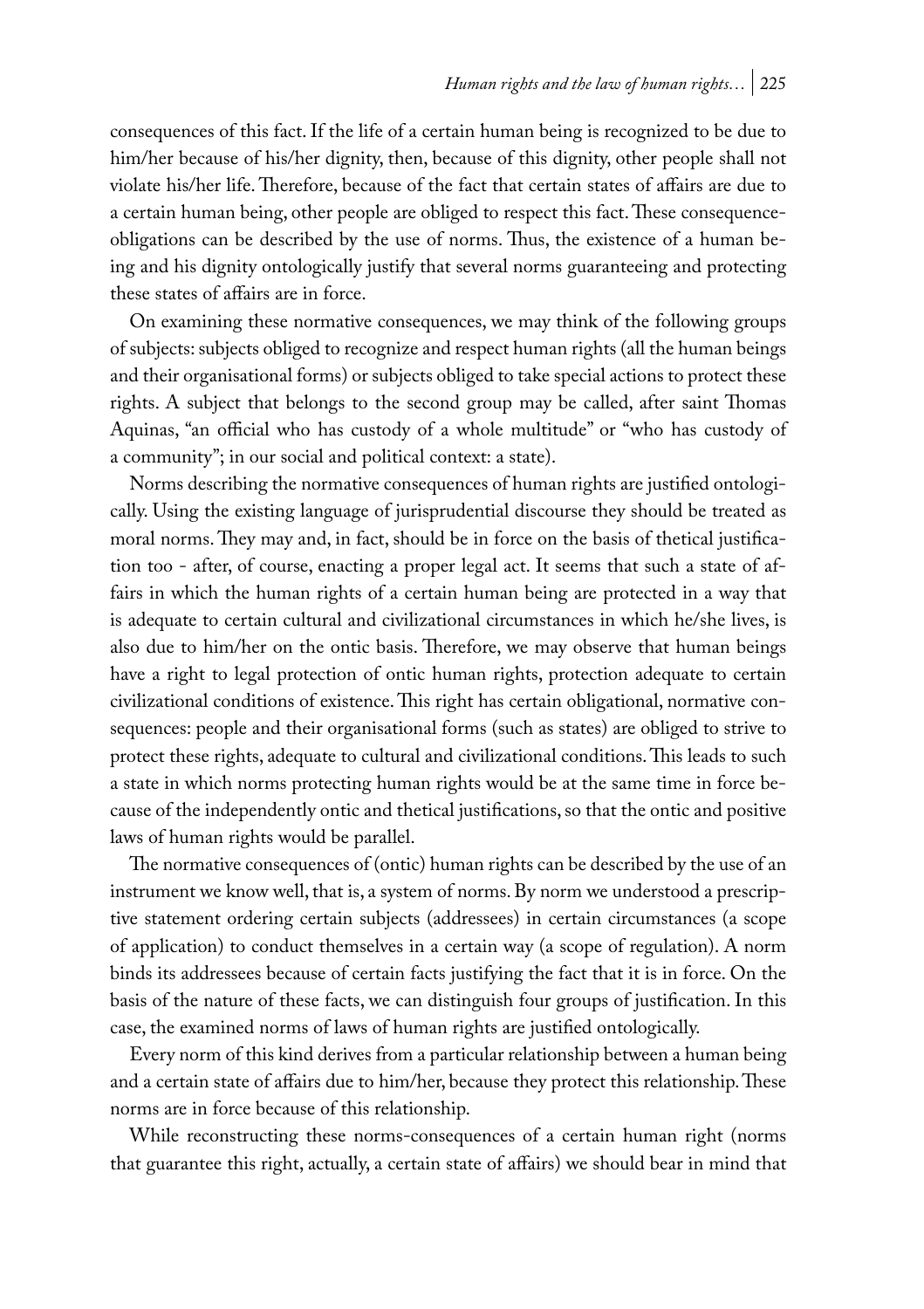#### 226 | Adam Mickiewicz University Law Review

they are in force because of ontic facts, they are justified ontologically and every attempt to reconstruct them will always be an attempt – accurate or inaccurate. Inaccuracy in this field may lead to disastrous effects, because it may result in non-recognition of the ontic rights that are due to a certain human being, especially rights to life. We have clearly seen where this can lead many times in history, e.g. in the totalitarian systems of communism and Nazism.

When analysing the current paradigm of human rights, we may reconstruct norms which the system of international protection of human rights consists of. Such a reconstruction will be based on an interpretation of acts of positive law. Having recognized these norms, we will be able to analyse them by the use of instruments of legal theory, such as concepts of legal situations and legal relationships.

#### **Human rights and positive law**

The relationships between human beings and states of affairs that were described above, when they become properly and accurately deciphered, may be treated as an objective basis for formulating standards for the protection of human rights. These "standards" are now expressed in many acts of positive law, in particular international and constitutional law. As M. Piechowiak observed, the provisions of acts of international protection of human rights indicate specified states of affairs that are protected. This indication has two functions<sup>35</sup>: proclamative, that is it refers to an element of objectively existing reality, and legalising (or maybe: normative), that is it expresses a specific norm of positive law.

## **Conclusion**

Specific rights due to human beings, called human rights, must be examined in detail. The previously raised concept of human rights as relationships between a human being (a subject) and a state of affairs that is due to him (an object) because of his/her dignity seems to accurately describe reality. These objectively existing relationships have their normative consequences which may be described by the use of norms (understood in the way that has been worked out within the so called Poznań school of legal theory). These norms are ontologically binding, the fact that they stay in force is justified ontologically. A lawgiver who declares the inherency and, at the same time, the objectivity of human rights and human dignity must accurately decipher these rights and their consequences and, subsequently, provide adequate positive legal means of protecting and guaranteeing them. Thus, adequate norms (binding because of thetic justification) must be enacted, consistent as to the content of the norms of the ontic law of human rights. In conse-

<sup>35</sup> M. Piechowiak, *Filozofia prawa...*, p. 142–143.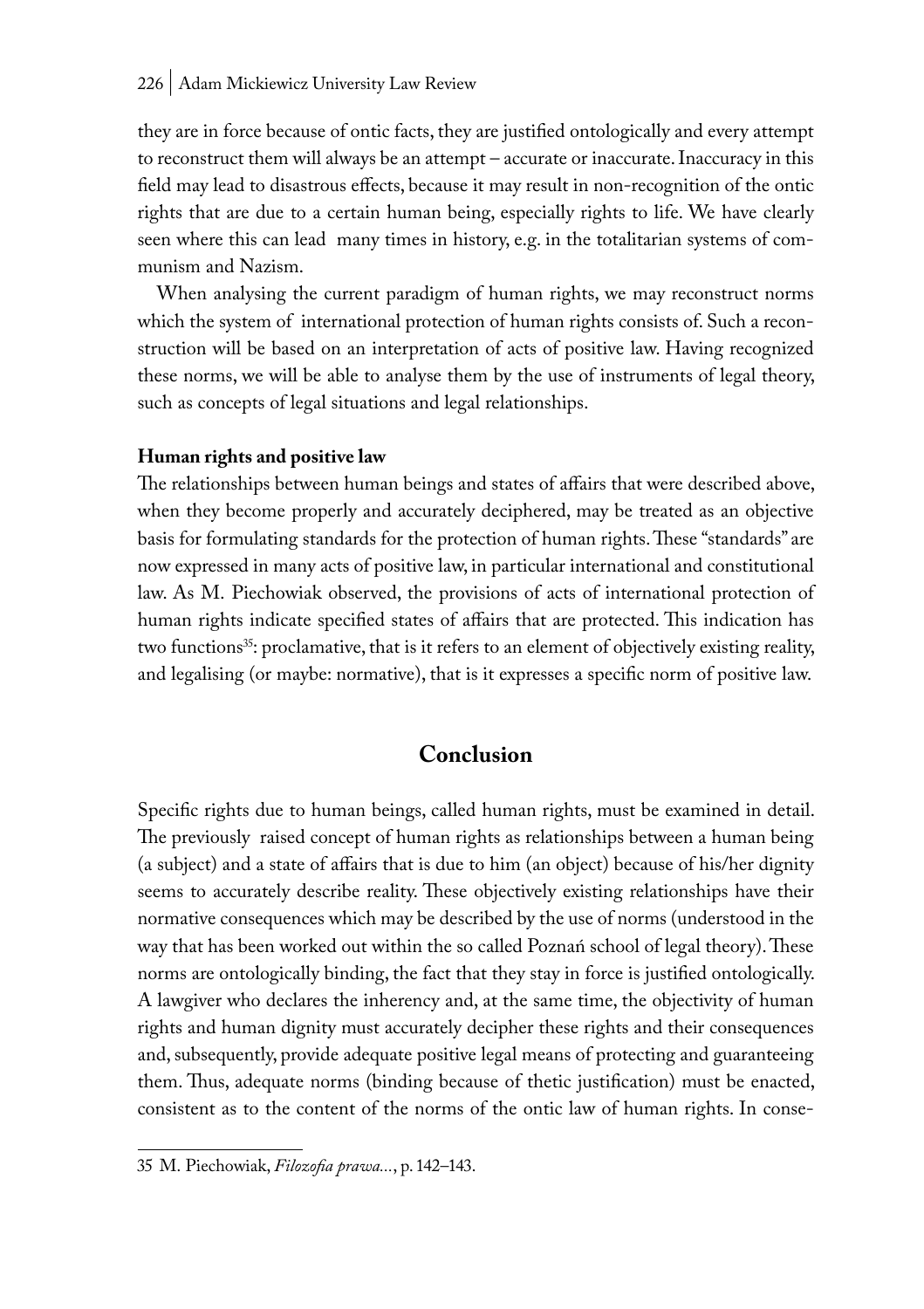quence, what must be strictly differentiated is the concept of human rights and the concept of the law of human rights. The first must be understood as a set or system of ontic relationships between a certain human being and a state of affairs that is due to him/her because of his/her dignity. The second is a system of norms that protects and guarantees these relationships; they are always ontologically binding, but they should also be thetically binding because of the fact that they have been enacted in a proper form by a competent authority. What must also be observed is the fact that enacting norms of positive law does not (and cannot) violate human rights (because of the very ontology of these rights), but it must be clearly seen that the purpose of positive law of human rights, as a substantive law, is to guarantee values, in all three possible meanings of the phrase "law guarantees"36. This attribute of positive law possibly justifies the pseudo-positivisation or even pseudo-constitutionalisation of human rights.

## **SUMMARY**

## **Human rights and the law of human rights: a positive legal regulation of an ontic reality**

The author introduces a fundamental distinction between human rights and the law of human rights which is subsequent to these rights. While examining these issues, the author follows M. Piechowiak and his way of understanding human rights. According to Piechowiak, human rights are objectively existing relationships between a human being and a global good, welfare that is due to him/her. Particular aspects of this global good are what we used to call an object of a particular human right. Therefore, human rights have an ontic nature. These relationships have their normative consequences. It may be stated that these relationships ontologically justify that the norms protecting these rights (actually these relationships) stay in force. These relationships and the norms protecting them can be recognized. Notwithstanding what was stated above, human rights shall be proclaimed and the ontic norms protecting them, adequately recognized, shall be positivised, that is, acts of positive law shall introduce these norms into legal systems.

Keywords: Human rights, theory and philosophy of law, ontic perspective

<sup>36</sup> J. Mikołajewicz, *Zasady orzecznicze Trybunału Konstytucyjnego. Zagadnienia teoretyczno-prawne*, Poznań 2008, pp. 98 – 100.